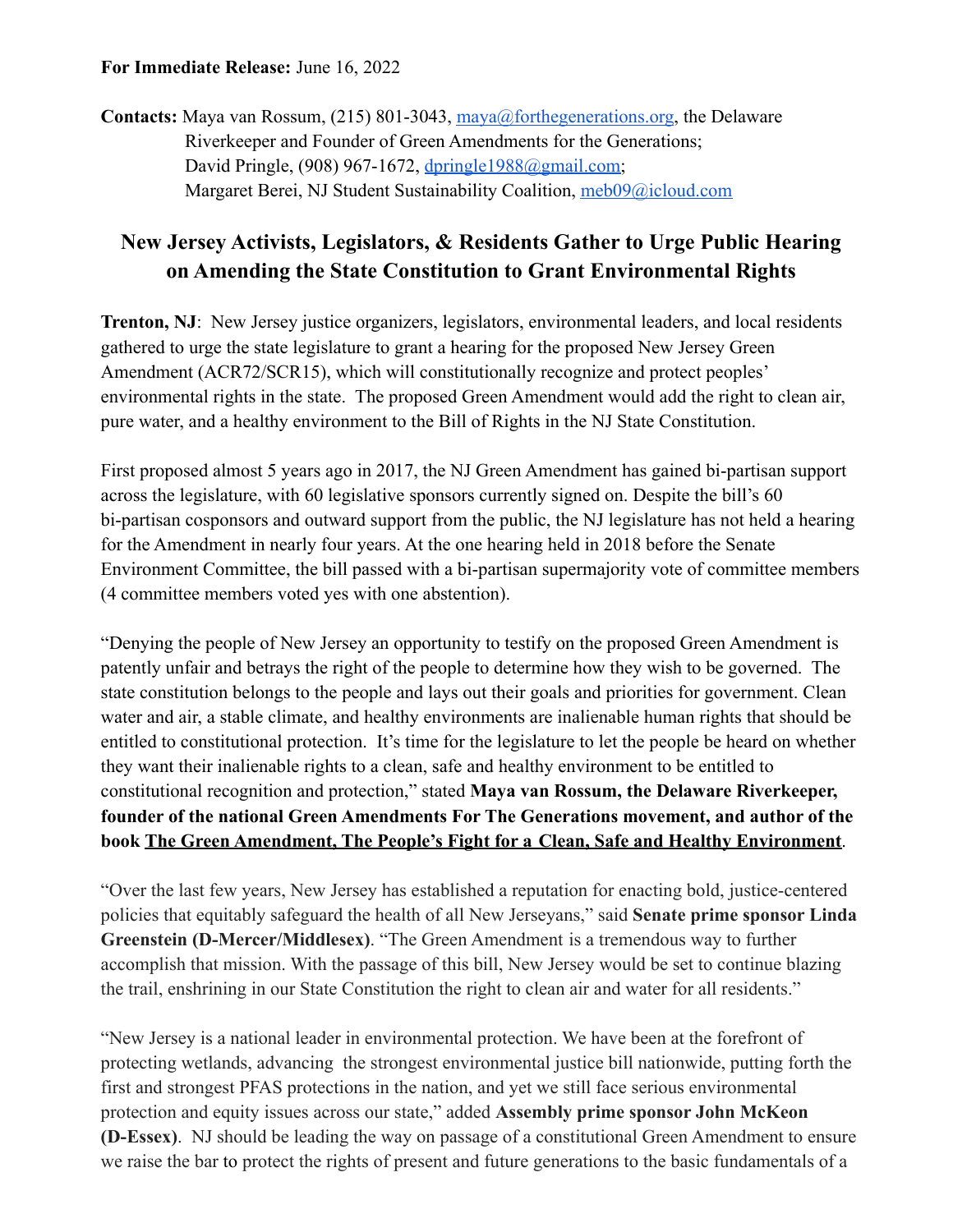healthy, safe and happy life – clean water and air, a stable climate and healthy environments. I, for one, would like the people of New Jersey to have the opportunity to testify and tell their elected officials, myself included, on whether they would like their constitution amended to protect environmental rights. I am a prime sponsor of the NJ Green Amendment and here today because I want our state to continue to lead the way with a legacy of environmental protection and champion a constitutional right to a clean, safe and healthy environment."

"If NJ State's legislature fails to grant the people of NJ a hearing for the Green Amendment, it would be a slap in the face of environmental justice (EJ) leaders and organizations state-wide. We represent EJ communities throughout the state and it would not fare well with our numerous EJ partners and our network of over 100,000 members. The right to clean water and air has been moving at the pace of a snail. Once again, New Jersey is left behind vs trailblazing and setting or joining national trends. Assemblymember Englebright (NYC) started later and got it done sooner than New Jersey. What's our hold-up in New Jersey? It is past time to step up in New Jersey. Our legislature and the people of New Jersey deserve to have their voices heard now," **said Terrance Bankston, NJ Environmental Justice organizer, Clean Water Action**.

"A Green Amendment seeks to secure a constitutional right to pure water, clean air, a stable climate, and a healthy environment for all residents (including future generations) irrespective of what zip code one lives in. Proud to be a sponsor of SCR15," stated **Senate co-prime sponsor Andrew Zwicker (D-Middlesex/Mercer/Somerset).**

"The struggle to save our planet will be the defining challenge of not only our own lifetimes, but our children's lifetimes and their children's. The Green Amendment is a reasonable measure that will protect New Jersey's public natural resources and ecosystems and enshrine into our Constitution the right to a clean and healthy environment, including pure water and clean air," continued **Assembly co-prime sponsor Raj Mukherji (D-Hudson).**

"I am here today to champion the rights of all New Jerseyans to have the chance to weigh in on whether they want a constitutional right to a clean, safe and healthy environment. The Green Amendment precludes governmental action absent a reasonable effort to address the environmental effects of development, and does so without sacrificing constitutionally-protected property rights. It recognizes the State's duty to conserve, protect, and maintain our natural resources, tempered by legitimate development to improve upon the lot of the citizenry, especially those who need a safe, affordable place to call home. It does so with common sense and without frivolous lawsuits. That's the right balance, and it can't happen quickly enough", said **Assembly co-sponsor Mila Jasey (D-Essex).**

"Just as the League of Women Voters of New Jersey believes that everyone has a fundamental right to the vote, we believe that everyone has a fundamental right to clean air, clean water, and a healthy environment," said **Melissa Marks, League of Women Voters of New Jersey Community Organizer**. "The Green Amendment is an opportunity for New Jersey to draw a line in the sand – to grant its residents a fundamental right to breathe clean air. We stand with our allies across the state calling on legislative leadership to step up and move this important measure forward."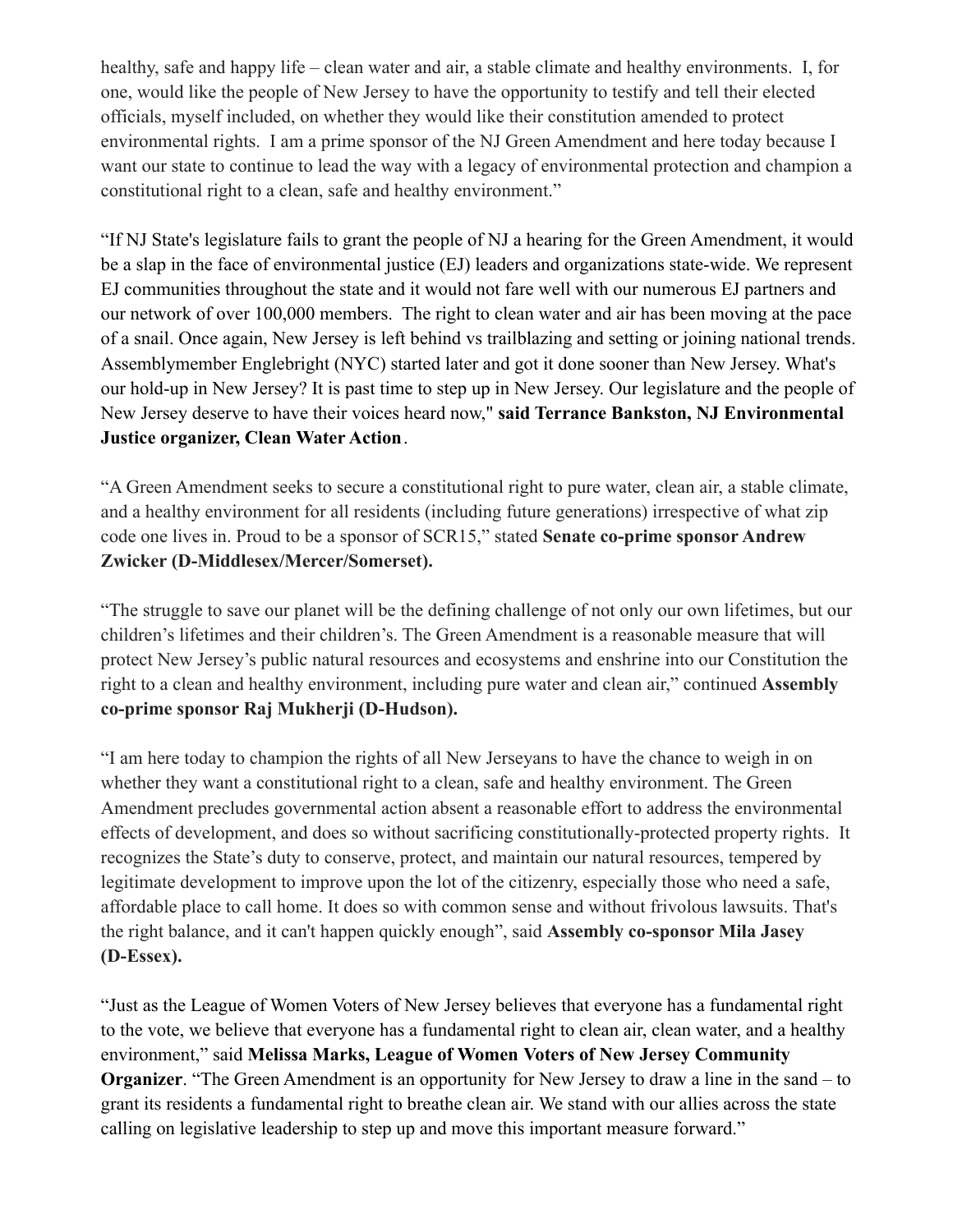"We here in Newark know the environment and public health are not partisan issues. It is neither conservative nor liberal, but it's certainly right, to limit government's infringement on people's rights, including the right to breathe clean air and drink clean water, and that's what this bill does, let's get it done!," added **Kim Gaddy, founder, South Ward Environmental Alliance and National Environmental Justice Director, Clean Water Action**.

"Environmental rights are never a given and a Green Amendment can help fill in gaps in the law while protecting against new threats to our air, water and climate. There is a massive supermajority of support from New Jerseyans for the Green Amendment because environmental protection is a bedrock principle for the public -- now we need to get it into the State Constitution," said **Doug O'Malley, Director of Environment New Jersey**.

"Given New Jersey's particularly prolonged entanglement in slavery, poverty and corruption-at this moment in 2022, New Jersey leaders have a duty and a choice for its people: ensure environmental racism is met with solutions that are preventative and rooted in legal grounding for the benefit of all New Jerseyans or the status quo," stated **Rachel Dawn Davis, Public Policy & Justice Organizer with Waterspirit**. **"**The right to clean air, clean water, a stable climate and healthy environment for future generations remains apolitical, as evidenced by ACR72/SCR15's bipartisan co-sponsorship. Hearing and advancing such policy reform today which prevents pollution to the most overburdened areas of concern in this state for generations to come will complement the environmental justice law rules presently going into effect."

## **Bridget Brady, Communications and Advocacy Coordinator with the Delaware Riverkeeper**

**Network** offers, "up and down the Delaware River, New Jerseyans enjoy the river for boating, fishing, bird watching, swimming; there are businesses throughout the region that depend on the river staying clean and healthy; there are people who are working to ensure our river and environment is protected for present and future generations. When the Delaware Riverkeeper Network is out in the field doing our work, advocating and litigating for the River we hear one consistent remark: given 5 years of opportunity, it's past time for New Jersey's legislative leadership to let the people have their say about the idea of constitutional environmental rights. Let the people be heard!"

The **Reverend Charles Loflin, Executive Director of Unitarian Universalist Faith Action of NJ**, notes: "As Unitarian Universalists we believe that every person has a right to a clean and healthy environment, including pure water, clean air, and ecologically healthy habitats. Our current laws have proven inadequate. Environmental Justice communities are particularly hard hit, bearing disproportionate placement and expansion of polluting industrial operations. Therefore, we believe a Green Amendment to New Jersey's State Constitution is necessary to safeguard the environmental rights of all people, and to protect the interdependent web of all existence, of which we are a part. As part of the democratic process, we call on our elected legislators to cast a vote for the joint resolution which is needed to put the question before the voters on this November's ballot."

"The inspiring wording of the proposed NJ Green Amendment puts environmental rights for current and future generations right where they belong - in the Constitution," adds **Lindsey Kayman, President of the Environmental Education Fund.**